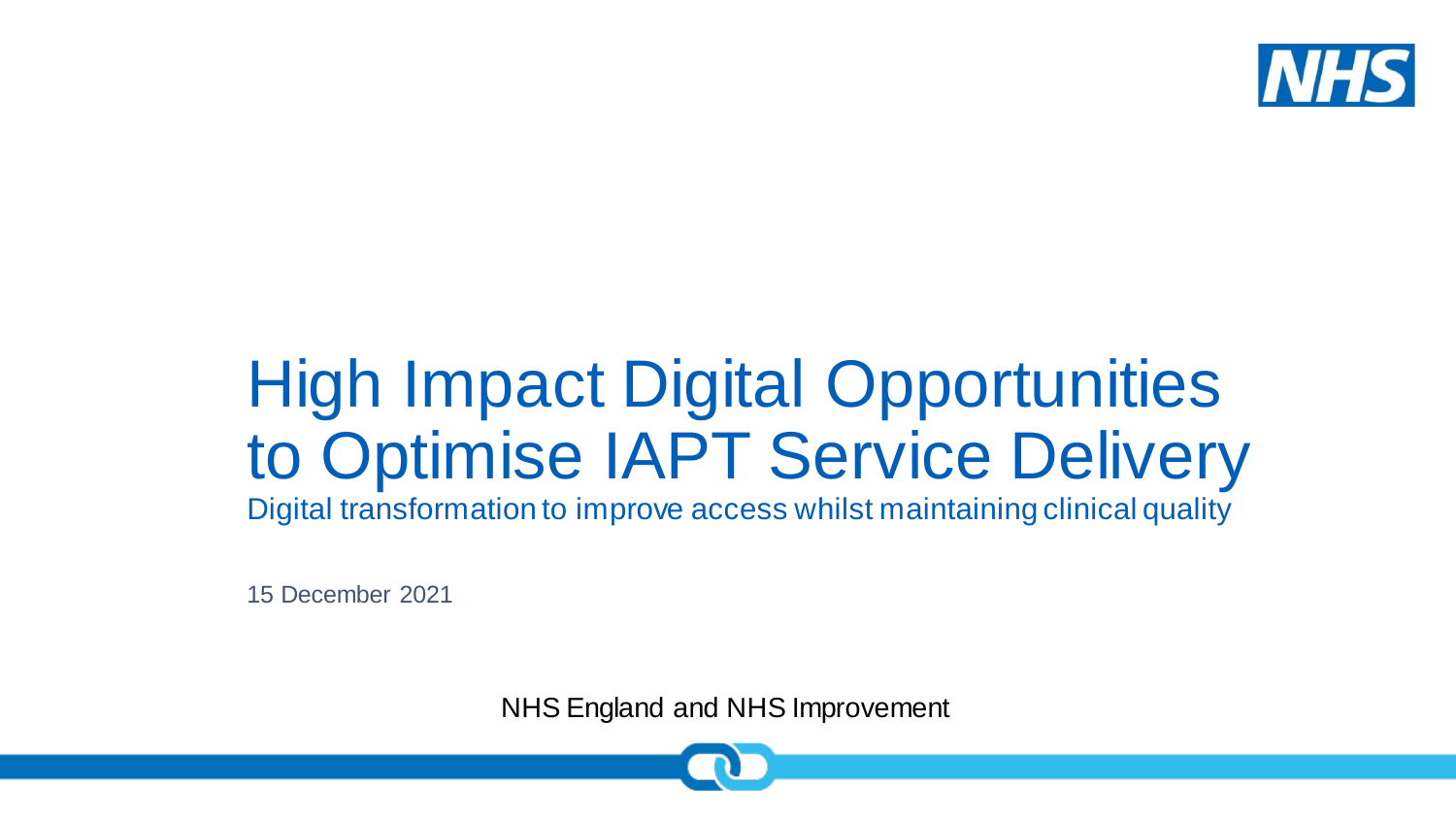# **Background**



- The NHS Long Term Plan committed to expanding access to IAPT services for adults and older adults with common mental health problems, with an ambition to reach 1.9 million by 2023/24. This is an ambitious target.
- Now, more than ever, is the time to explore opportunities to optimise IAPT service delivery and in particular, review the role of digital transformation in supporting improved access. This means ensuring that more people can be supported with evidence based interventions that IAPT services provide.
- The IAPT Manual references some best practices using digital, to increase access and reduce missed appointments. This resource explores these digital opportunities in further detail.
- Digital products can also support improvements in staff retention and wellbeing by providing flexibility and reducing pressure. The national team will be collating further case studies to highlight these benefits.
- Following a piece of work to map the IAPT service pathway in early 2020/21, the national IAPT team carried out an engagement exercise to develop a set of high impact opportunities for local areas to consider implementing, to optimise IAPT service delivery by leveraging digital solutions.
- Rapid engagement was undertaken with the following groups:
	- National digital mental health team
	- Access Deep Dive task force:
		- NHSE/I regional mental health teams
		- **Experts by experience**
		- IAPT Service representatives
	- Local IAPT services including Humber, Coast and Vale Health and Care Partnership , Mid and South Essex, Frimley CCG, TalkPlus (North Hampshire Urgent Care), Coventry and Warwickshire, Dorking Health Care Talking Therapies.
- Whilst this resource includes case studies which makes reference to specific digital products and developers, this is not a formal endorsement of
- $\mathfrak{2}$ specific products / developers over others. Local systems are encouraged to review and commission digital products in a way that meets local need.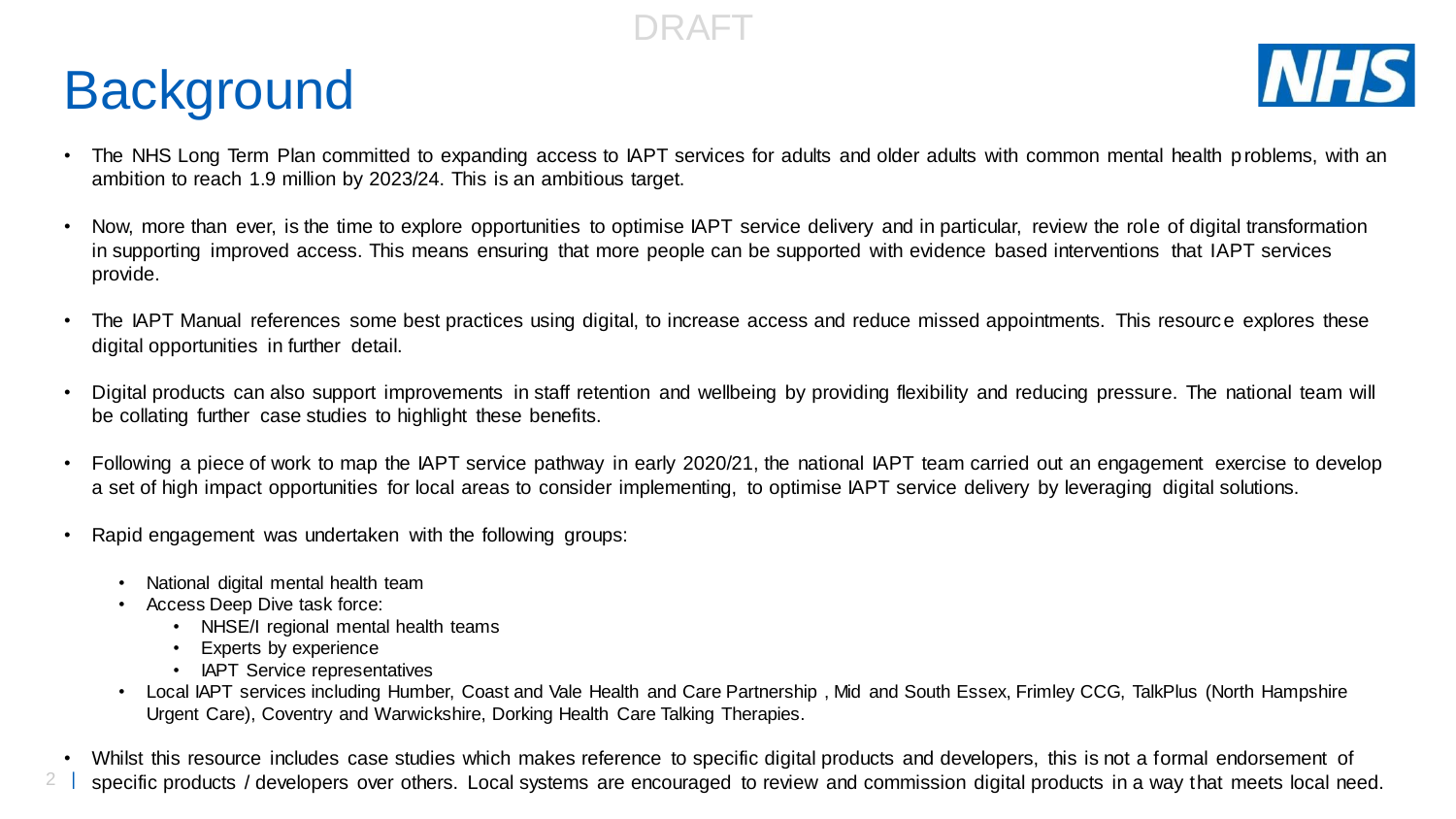# Case for change

- The NHS Long Term Plan (LTP) sets out ambitions for IAPT in particular, improving access, quality of care and outcomes.
- Currently, IAPT access is below target trajectory (see Figure 1).
- There are two key enablers to close the access gap. These include: 1) expanding the workforce at a greater pace, and 2) increasing efficiency and productivity of services.
- The critical enabler is increasing the workforce as laid out in the Long Term Plan. In terms of increasing the productivity and efficiency of IAPT services, digital transformation plays an important part in ensuring we are able to achieve our access ambitions.
- Further, digital has been a key facilitator in enabling IAPT services to continue providing their incredible support throughout the Covid-19 pandemic; as IAPT services moved quickly to remote treatment delivery and remote outcomes reporting. Moreover, the two main IAPT system suppliers (PC-MIS and IAPTus) enabled mobile phone entry of the IAPT Minimum Dataset (MDS) and of the patient experience questionnaire (PEQ). The latter has produced a significant increase in PEQs (from 130,988 in 2019/20 to 799,943 in 2020/21). This now means we have a much better idea of how patients perceive our services and what we can do to improve.



Figure 1: IAPT Access

Digital transformation must be a priority for systems, to ensure that we can recover from the impacts of the pandemic and to reach our access ambitions in order to support more people with evidence-based interventions.

DRAFT

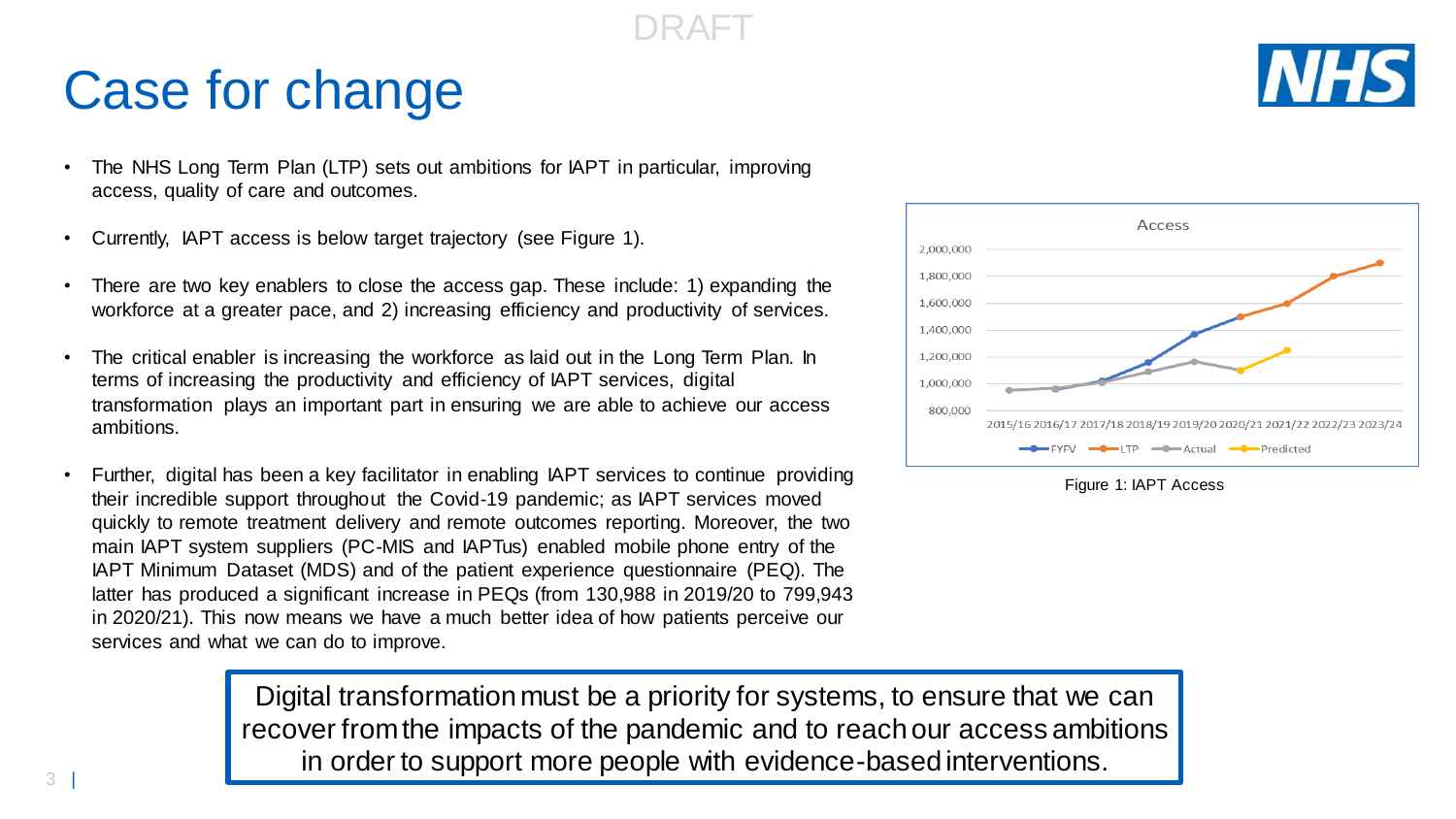# Digital transformation as an enabler and process WHS

- It is important to note that implementing a digital solution alone won't deliver all the benefit. Instead, digital solutions enable a change in way of working that creates productivity and efficiency benefits overall; mainly by reducing average clinical time per patient and maximising clinical time.
	- Reducing average clinician time per patient (or per course of treatment), so that each clinician can see more patients in a given amount of clinical time.
		- For example:
			- digital tools can facilitate the delivery of group treatment.
			- digitally therapy programmes can be an option for patients to learn online through self-study with ongoing contact with a therapist.
	- Removing non-clinical tasks from clinicians and maximising time spent on clinical duties, so that more time per week can be allocated to clinical duties.
		- For example:
			- digital tools to collect outcome measures before the start of a clinical session to ensure that clinical time is not used for the completion of measures.
			- electronic booking systems to remove booking/rebooking burden from clinical staff, and also reduce missed appointments which creates clinical capacity inefficiencies.
			- remote platforms that interact with health records to minimise the need to liaise with health care professionals for historic information.
- Growing the workforce and implementing other operational changes will need to be considered alongside digital transformation, to maximise these overall benefits. The IAPT Manual highlights some of these operational considerations.
- Digital transformation must be considered in the context of wider service design. This resource focuses on how digital transformation can improve access but it will also be important for local systems to look at the entire IAPT patient pathway and consider the needs of users. This local work should also consider digital transformation through the lens of inclusion and inequalities.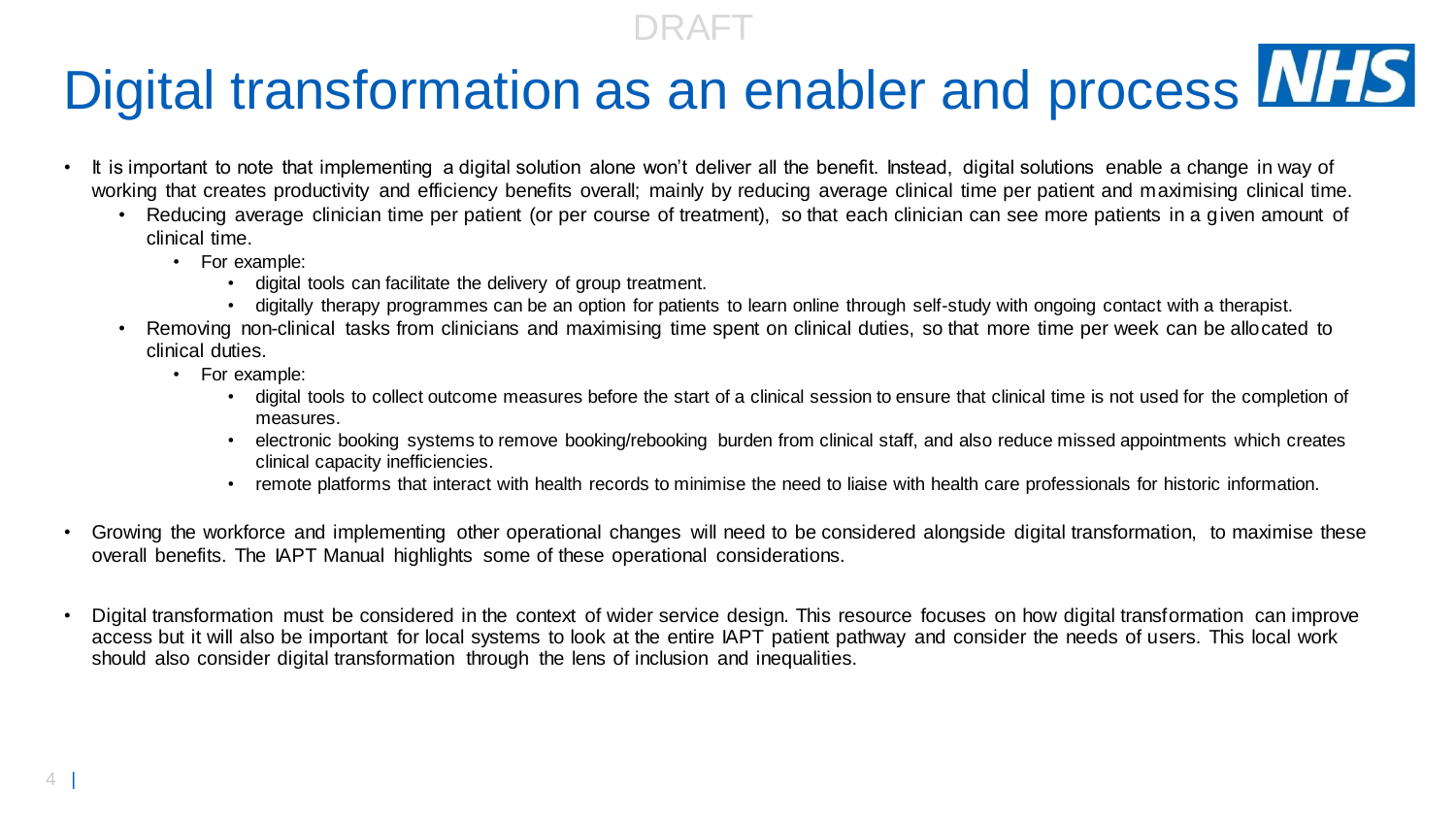**NHS** 

# High impact digital opportunities to improve the way people access and engage with IAPT services (1 of 2)

Digital opportunities to consider:

|                                    | <b>Opportunity</b>                                                                                                                          | Examples of digital transformation to maximise the opportunity                                                                                                                                                                                                                                                                                                                                                                                                                                              |
|------------------------------------|---------------------------------------------------------------------------------------------------------------------------------------------|-------------------------------------------------------------------------------------------------------------------------------------------------------------------------------------------------------------------------------------------------------------------------------------------------------------------------------------------------------------------------------------------------------------------------------------------------------------------------------------------------------------|
| $\mathbf{1}$<br><● }>              | Raising <b>awareness</b> of IAPT services, to ensure<br>that services are visible to people in order to<br>increase self-referral activity. | Using different channels to promote service e.g., local social media campaigns,<br>$\bullet$<br>national campaigns such as Help Us Help you.<br>Using targeted social media advertising e.g. via Facebook.<br>$\bullet$<br>Collaborating with primary care e.g., sending text messages from GPs.<br>Displaying brief videos or clips that can be played on GP waiting room screens,<br>etc.<br>Using service websites to socialise patients to service offer and set expectations<br>e.g. explainer videos. |
| 2<br>$A \subseteq \mathbf{A}$<br>A | Improving appropriate referrals into IAPT, to<br>reduce inefficiencies within the service.                                                  | Using online screening and triage platforms to ensure people are accessing<br>$\bullet$<br>appropriate level of care e.g., London triage platform, Limbic.<br>Leveraging chat bots at the front end to ensure patients get answers when they<br>$\bullet$<br>need it.                                                                                                                                                                                                                                       |
| $\mathbf{3}$                       | Making it easy for people to <b>book and rebook</b><br>appointments, to streamline the patient journey<br>and reduced missed appointments.  | Implementing a booking system to allow patients to self-service where possible<br>(for initial appointments and for rescheduled appointments within a course of<br>therapy).<br>Implementing an e-rostering platform to manage demand and capacity effectively.<br>Providing functionality to allow patients to select their preferred therapist to<br>increase engagement and reduce likelihood of drop out.                                                                                               |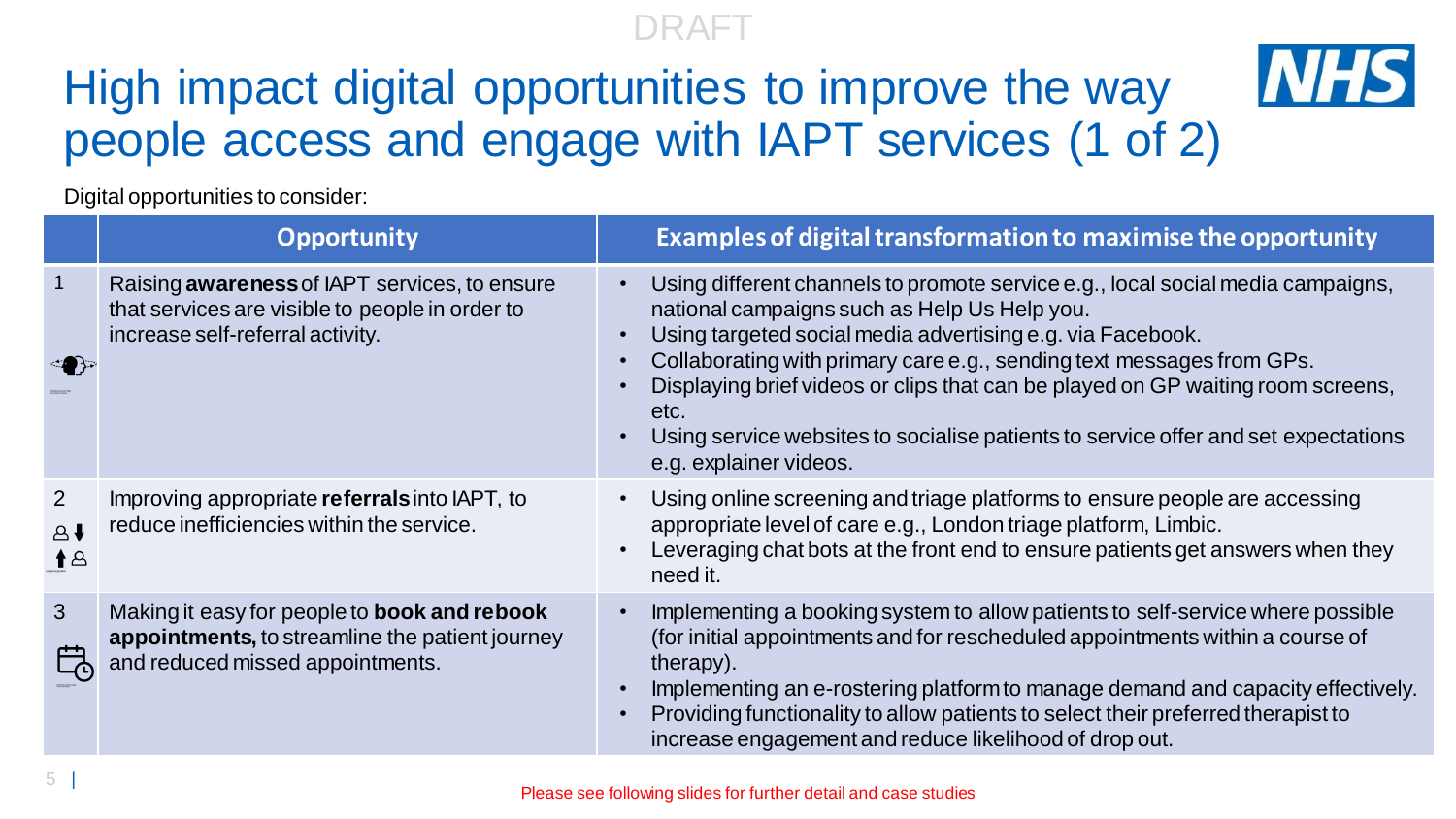**NHS** 

# High impact digital opportunities to improve the way people access and engage with IAPT services (2 of 2)

Digital opportunities to consider:

|                                                                   | <b>Opportunity</b>                                                                                                                       | Examples of digital transformation to maximise the opportunity                                                                                                                                                                                                                                                                                                                                                                                                                                 |
|-------------------------------------------------------------------|------------------------------------------------------------------------------------------------------------------------------------------|------------------------------------------------------------------------------------------------------------------------------------------------------------------------------------------------------------------------------------------------------------------------------------------------------------------------------------------------------------------------------------------------------------------------------------------------------------------------------------------------|
| $\overline{4}$<br>$\bigoplus$                                     | Supporting people whilst they are waiting for<br>assessments and/or treatments, to increase<br>engagement and reduce DNAs.               | Using apps, text messages, appointment reminders, etc to assure patients that<br>they are still on the waiting list and/or support patients as they complete their<br>course of treatment.                                                                                                                                                                                                                                                                                                     |
| 5<br>$\bullet$ $\bullet$<br>$\boxed{\mathbb{R}^{-}_{\mathbb{A}}}$ | Increasing the ways in which people can receive<br>evidence-based therapies*, to maximise clinical<br>productivity.                      | Improving the pace of the digital therapies assessment process to build<br>confidence amongst commissioners / services about which digitally enabled<br>therapy products to select locally. Ensuring IAPT clinicians are trained sufficiently<br>to use products effectively.<br>Leveraging remote channels of delivery and investing in innovative channels (VR,<br>text type platforms, etc.).<br>Ensuring the accessibility of content and engagement of different IAPT patient<br>cohorts. |
| 6<br>$D_1$                                                        | Enhancing ability to <b>share records</b> across the<br>care pathway, to save admin and clinical time and<br>improve patient experience. | Building interfaces between IAPT and other primary care settings by working<br>closely with system suppliers.<br>Building interfaces between IAPT and secondary care.<br>Improving information sharing between local system partners (interoperability).                                                                                                                                                                                                                                       |

\* Services should consider how digital can increase the ways in which people receive evidence-based therapies; however, there should always be provision of face-to-face therapy (in line with local and national guidance), to ensure informed choice of therapy delivery in all areas. Waiting times for face to face should be no longer than waiting times for remote therapy.

Please see following slides for further detail and case studies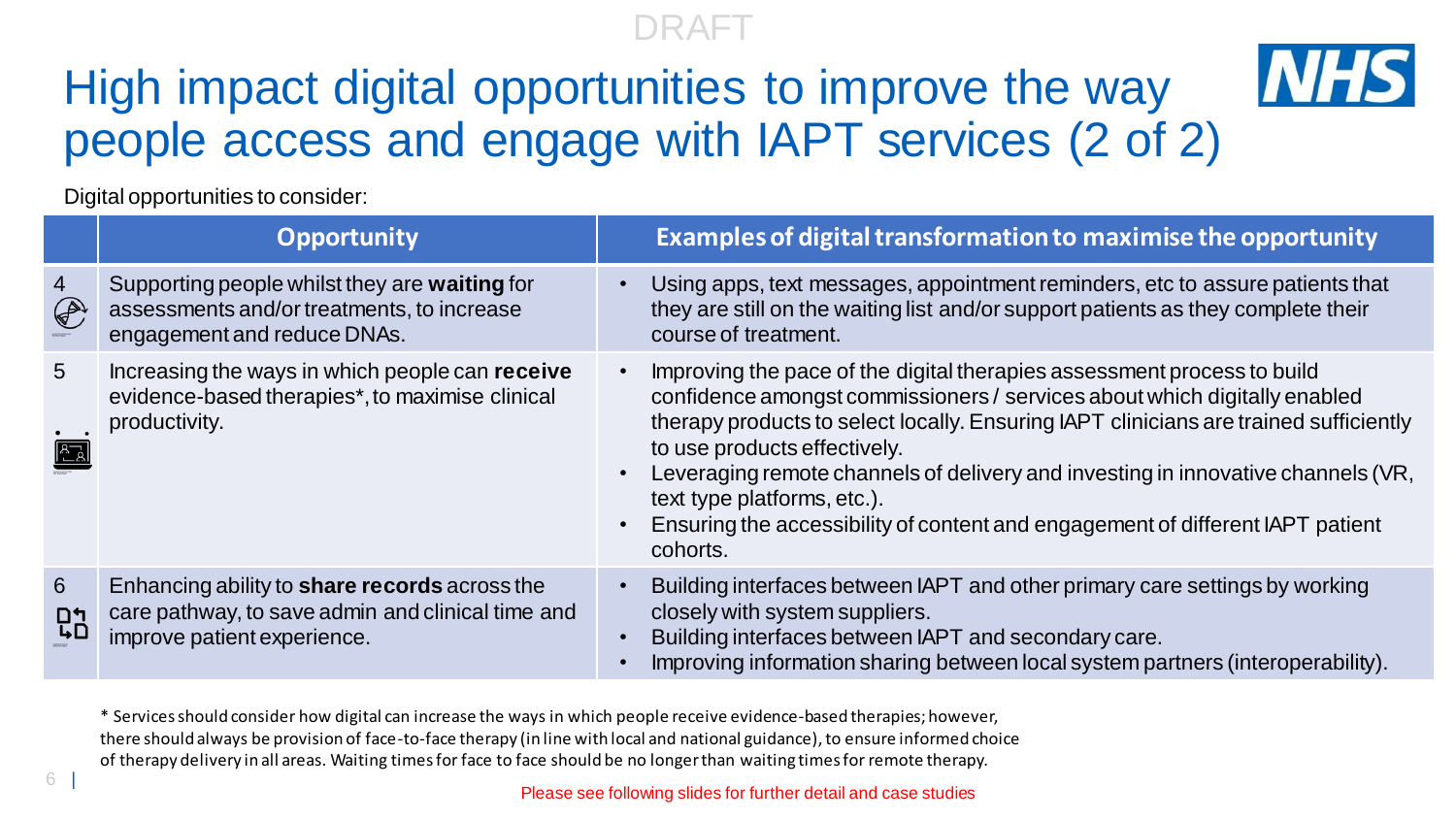

• The following slides contain further considerations on the suggested high impact opportunities, including:

DRAFT

- further description of the opportunity
- potential benefits (for systems, mental health providers and patients)
- case studies / good practice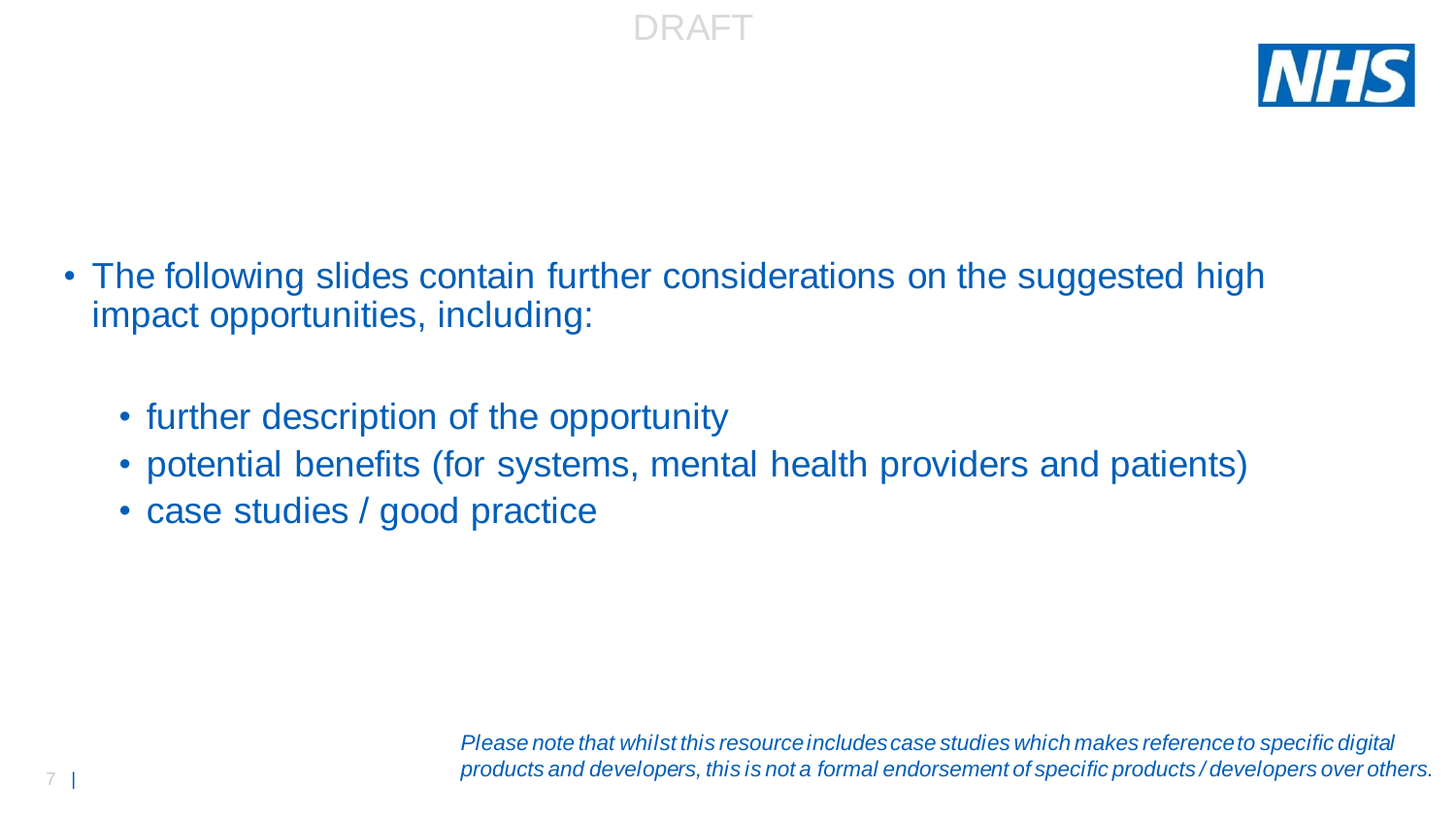



### 1. Raising **awareness** of IAPT services, to ensure that services are visible to people in order to increase self-referral activity Created by Luis Pra

### **Description**

Professionals and the public need clear and accessible information about how to access local IAPT services and the range of choice available. This is particularly important to promote self-referral, improve access and address the fact that anxiety disorders are commonly under-detected by primary care professionals.

The IAPT Manual advocates the use of technology, such as:

- engaging with the community and voluntary sector social media networks to reach high volumes of people
- appealing to different communication and learning preferences by using video clips and animations
- developing an easy to navigate, patient-focused website that describes the ways in which the service can be accessed (which could include online booking), who the service is for and the available treatments.

### **Potential Benefits**

- Digital channels and digital marketing can be used to raise awareness about local IAPT services, and specifically help to raise awareness with target audiences who are under represented in IAPT services. For example, older adults, students, ethnic minorities and those with particular disabilities or long term conditions.
- Improving websites, often the entry point to IAPT, can increase the conversion rate and reduce barriers to self-referral.
- Collaborating with other services such as GPs could create better links with other services in the health system.
- 8 | • Engaging with experts by experience to create awareness resources ensures high quality materials and supports better links with service users.

**Case studies: Raising awareness of IAPT services through digital**

### wellbeing

*To support a nationally consistent brand for IAPT services, we encourage services to have 'IAPT' in the service name and if that's not possible, to include IAPT as a subtitle.*

- Wellbeing Norfolk and Waveney IAPT service experienced a drop in referral rates after Covid first hit and referrals remained low. As many of their referrals are via GPs or GPs recommending self-referral, the service wanted to be able to connect directly with the local population and share the message that the IAPT service was open and available to support them. The service worked with their commissioners and came up with a text message and asked all GPs to send the text message to all of their patients. Impact:
	- The service noticed a significant spike in referrals after the texting campaign.

### VALRING THERAPIES

- Providers in Surrey used social media advertising to target groups impacted by COVID. Target new audiences: Adults with long COVID, Younger people, Key workers. Six providers came together to brand as 'Talking Therapies Surrey'. Impact:
	- The peak in website visits during 2021 was 6x higher than in 2020.
- Google Analytics shows unique visitors increased from 1,789 to 14,621 during this period.

### withyou

- We Are With You (South East) implemented several digital changes to improve waiting times. This included changing language, introducing webchat for registration, streamlining the questions asked and the look and feel of the website. Impact:
	- Online referral form completion increased, now makes up 80% of referrals vs 50% before.
	- Service users can register online using Google Forms and instantly book an appointment using Calendly within the next three weeks. Service users can change and cancel appointments online as and when it suits them, reducing DNAs and freeing up capacity.
	- No. of people closed without booking an appointment reduced from over 40% to 10%.
	- Changes to the system have been possible through the reduction in resource needed to book people into appointments.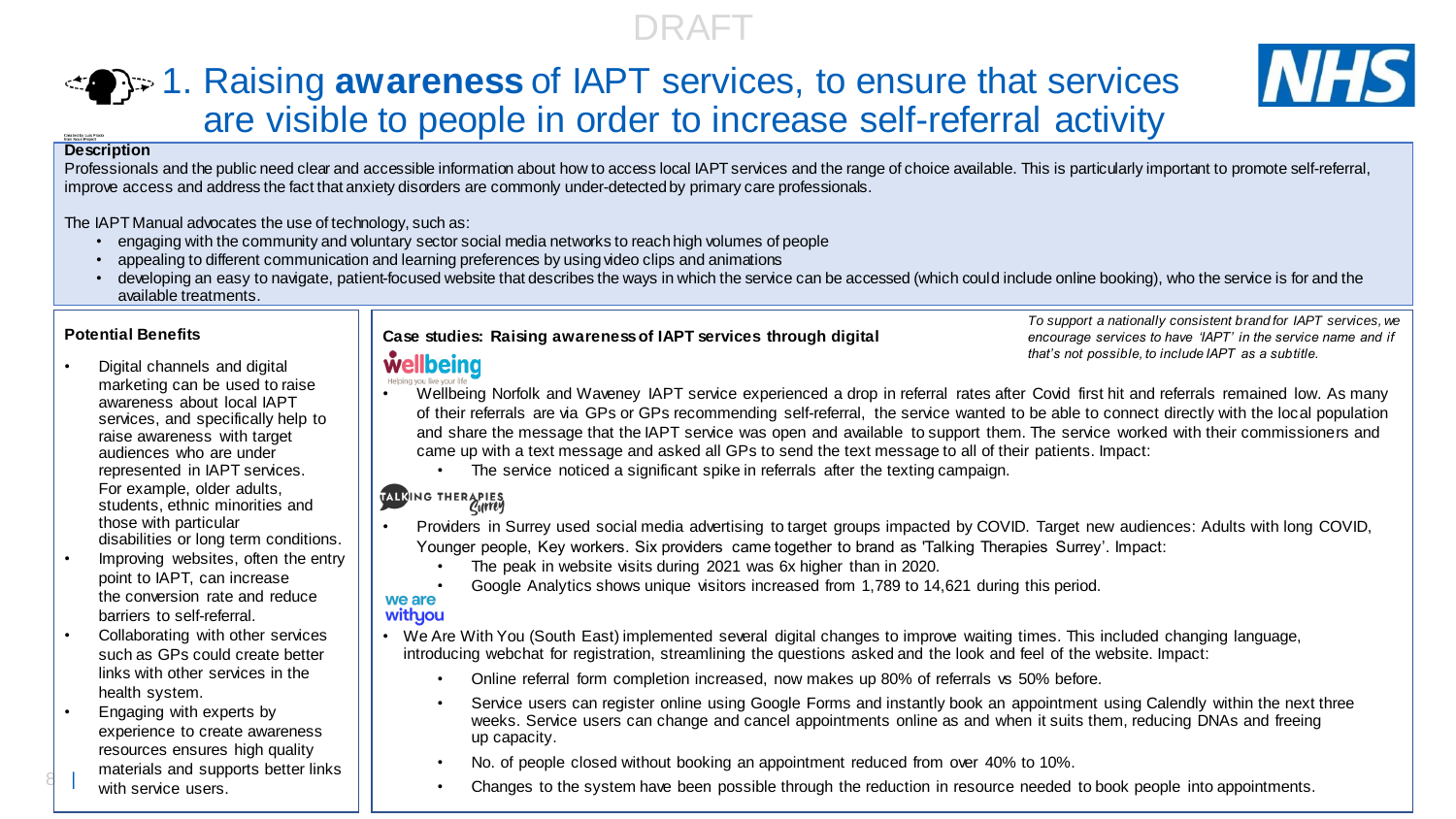# <sup>2</sup> 2. Improving appropriate **referrals** into IAPT, to reduce inefficiencies  $N/75$ within the service

### **Description**

The process of referral can be long and difficult for prospective patients. It can also be time consuming for clinicians to cross check patient health records and ensure that patients receive the right level of care.

### **Potential Benefits**

- Online screening and triage platforms can ensure people are accessing the right level of care.
- Chat bots on websites can ensure patients can register for services instantly and get answers when they need them.
- Chat bots also reduce admin because forms are already filled in when clinical staff are ready to assess patients, and ensure patient experience is responsive.
- Chat bots can be helpful for signposting people elsewhere if IAPT is not appropriate.

9 |

**Case studies: Improving appropriate referrals into IAPT through digital** 



• IAPT e-triage project by Healthy London Partnership. The Digital IAPT Team have been developing a new digital process to enable quicker, safe and secure access to IAPT services. The process and tools are currently being tested at Barking and Dagenham, and Greenwich IAPT services. The test involves the full use of the new e-triage forms (self-referral form and clinical assessment form) and the evaluation will look at impact on service users and the workforce.

# limbic

- 21 IAPT services use Limbic Access, a web-based conversational AI chatbot to assist patient self-referral. Impact:
	- 92% of patients say it helped them access care
	- When used in conjunction with PCMIS, patients can book appointments directly, reducing admin time to book appointments, and reducing waiting time for first clinician led appointment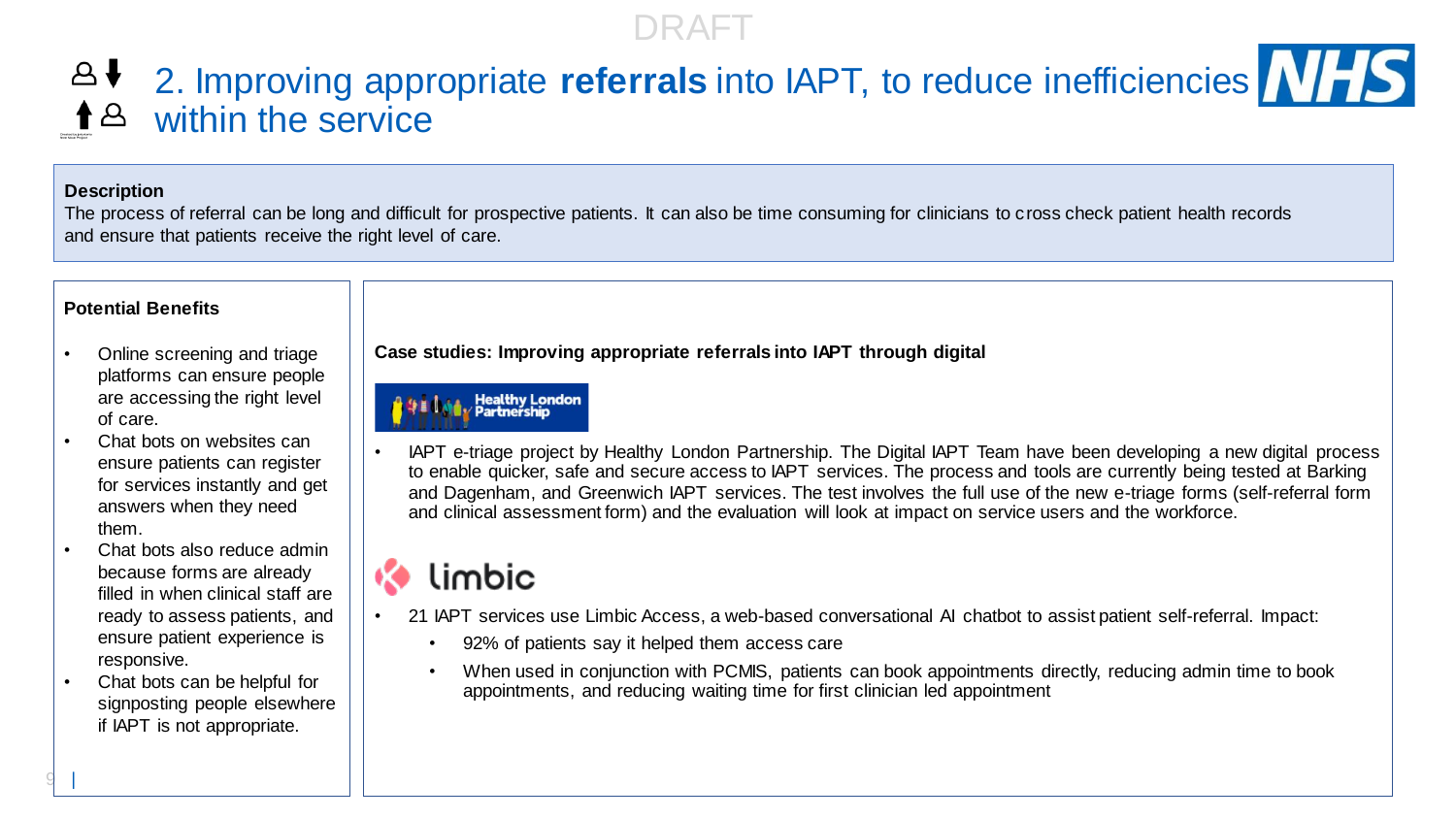

# 3. Making it easy for people to **book and rebook appointments,**  to streamline the patient journey and reduce missed appointments



### **Description**

In many cases, booking and rebooking appointments take up excessive admin and clinical time. Since systems are not planned around patient choice, patients may not reschedule or do not come to appointments.

Commissioning main system suppliers to implement a booking system to allow patients to self-service where possible could help with this challenge.

#### **Potential Benefits**

- The IAPT Manual states that an online choose-and-book system, SMS reminders and offering appointments flexibly have been linked to reductions in missed appointments.
- Fewer missed appointments reduces waiting times.
- Digital methods allow more interaction with patients with less resource required from clinical staff.
- Allowing patients to selfservice where possible reduces admin burden of booking appointments, particularly phone calls / phone tag between the person booking and the patient, avoids last minute cancellations and reduces DNAs.

 $10<sup>-1</sup>$ 



Case studies: Making it easy and simple for people to book their IAPT appointments through digital To support a nationally consistent brand for IAPT services, *we encourage services to have 'IAPT' in the service name and if that's not possible, to include IAPT as a subtitle.*



- Frimley CCG's TalkPlus implemented an online booking system from Mayden (iaptus) that reduced DNAs, reduced admin burden and increased the conversion rate of referrals to people booking into Initial Assessments. Impact:
	- Saved admin time calling people back for appointments
	- Higher conversion rate 78% vs 71% for other booking
	- Reduced waiting time average 4 days vs 10 days for other booking
	- Reduced appointments cancelled by patient- 6% vs 10% for other booking
	- Able to use data to plan staff capacity around the most popular appointment times requested

#### **NHS Oxford Health Healthy Minds Bucks** mshire IAPT service

sether to improve wellbeing

- **PAPCMIS**
- Choose and Book, a PCMIS product, was implemented by Healthy Minds Bucks in July 2021. The service is currently measuring impact and results. Preliminary impact:
	- Acceptability: Very high percentage use 'Choose & Book'
		- 73% of all referrals in the last quarter were eReferrals, 93% of these eReferrals opted to make a Choose & Book appointment, 53% of people entering treatment booked their appointment with Choose & Book
	- Effectiveness: Majority using Choose & Book 'enter' treatment
	- Reduced burden: Less work for IAPT teams contacting people to book appointments
	- Suitability: No evidence of significant increase of inappropriate referrals entering treatment
	- Equity: Some evidence that an online booking system might increase proportion of referrals from people with protected characteristics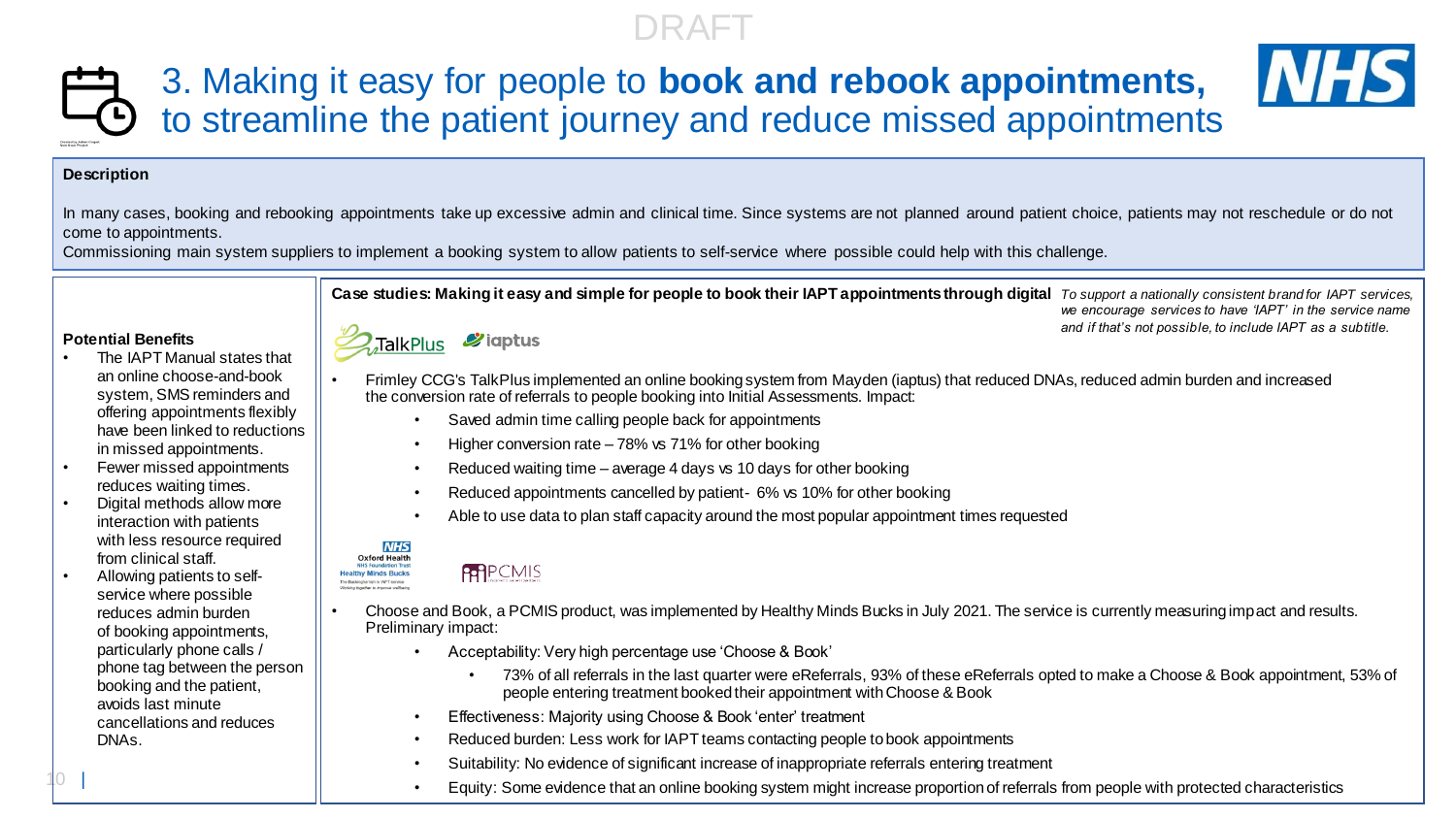

# 4. Supporting people whilst they are waiting for assessments and/or treatments, to increase engagement and reduce DNAs



### **Description**

Patients are most likely to engage when they have just made the request for referral. Patients spend time between referral and assessment. Over time, likelihood of engagement goes down, and motivation reduces.

Engaging with patients as soon as they ask for help means we have the highest chance of successful treatment. This increases patient engagement, reduces DNAs and enables patients to start treatment in a fully prepared way.

### **Potential Benefits**

- Leveraging apps/platforms during the 'holding phase' between waits, whether between referral and assessment, or between step 2 and step 3, can keep patients engaged and provide them with help without aligning their diary with clinical staff.
- Encouraging patients through apps, appointment reminders, etc can help to ensure that patients are completing their course of treatment and reduce DNAs.
- Patients are able to access help and worksheets in between appointments.
- <u>|1 |</u> • Keeping patients engaged with their therapy can increase recovery rates and give patients somewhere to go beyond the course of therapy.

| Case study: Supporting people whilst they wait for IAPT treatment through digital |  |
|-----------------------------------------------------------------------------------|--|
|-----------------------------------------------------------------------------------|--|

*To support a nationally consistent brand for IAPT services, we encourage services to have 'IAPT' in the service name and if that's not possible, to include IAPT as a subtitle.*



#### **Berkshire Healthcare NHS Foundation Trust**

- Berkshire Healthcare NHS Foundation Trust implemented Silvercloud as a direct digital pathway for patients. This means the patient can register on the website and then get instant access to a 'holding programme' to manage low mood and anxiety online, with video clips, quizzes, case studies and worksheets to interact with before their first clinician led assessment. Outcomes:
	- Online CBT is available straight away
	- Some 'quizzes' are completed online, e.g. GAD 7 and PHQ 9, so patients' first session is more therapeutic because they can focus on the person, their issue and their treatment plan, not the admin
	- Reduces the wait between a patient self-referring and accessing treatment.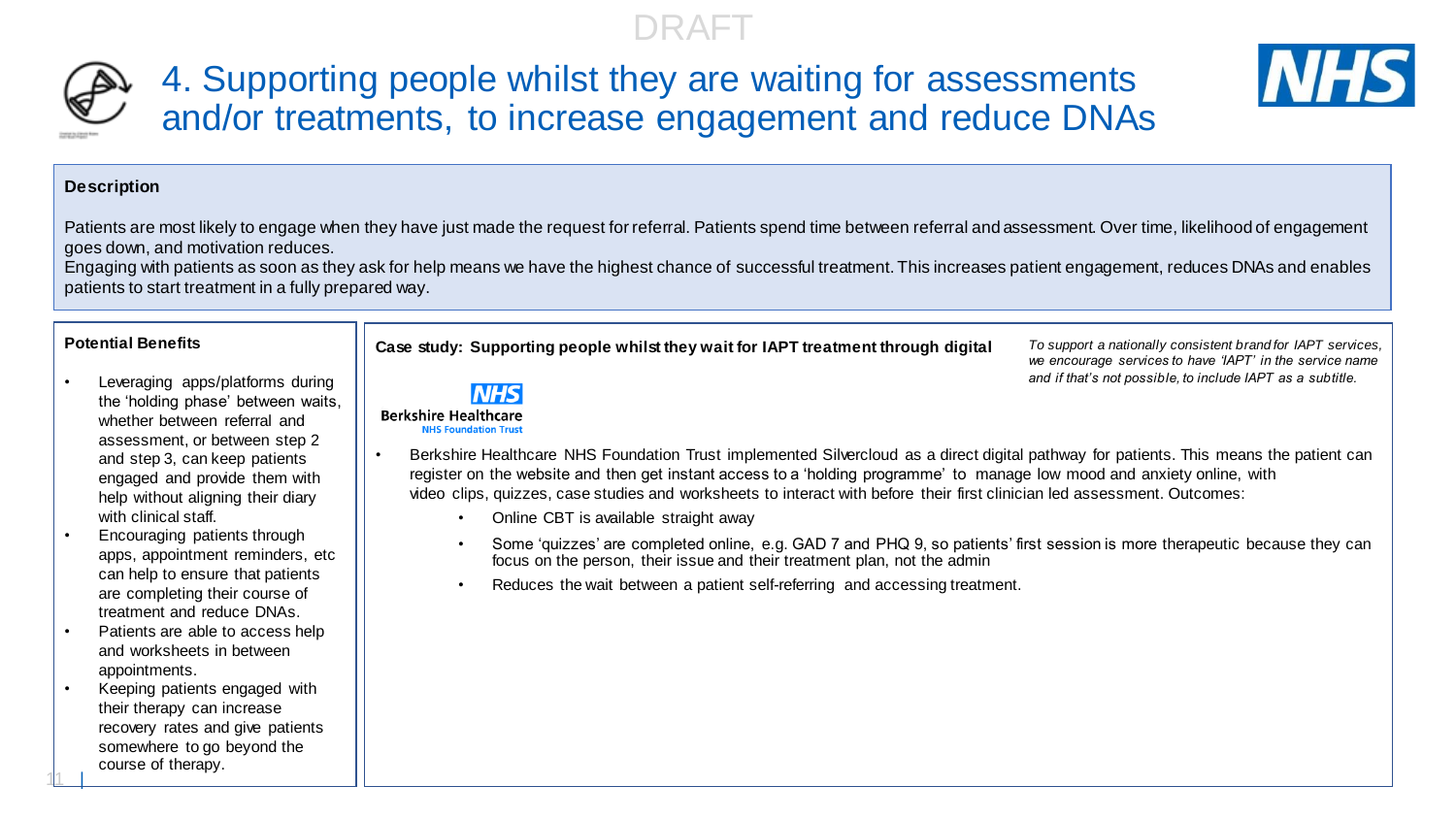

# 5. Increasing the ways in which people can **receive** evidencebased therapies, to maximise clinical productivity.



Demand for services is high. Improving assessment and uptake of digitally enabled therapyproducts would enable providers to deliver appropriate services while maximising clinical staff time. Digitally enabled therapy is psychological therapy that is provided via the internet with the support of a clinician. Previous work in this area has shown that confidence in the reliability and efficacy of digital services could be increased. Instilling confidence in the products so that they are not looked at as second-rate or poor substitutes, would empower clinicians and commissioners to use these systems to their benefit. Please note that whilst digital therapy products should be explored and commissioned, if suitable, there should always be provision of face-to-face therapy (in line with local and national guidance), to ensure informed choice of therapy delivery in all areas. Waiting times for face to face should be no longer than waiting times for remote therapy.

### **Potential Benefits**

- Digitally enabled therapies can achieve comparable outcomes to face-to-face therapy, when the same therapy content is delivered in an online video format that allows much of the learning to be achieved through patient self study, reinforced and supported by a suitably IAPT trained clinician. Ref: Fernandez et al (2021). Live psychotherapy by video versus in-person: A meta-analysis of efficacy and its relationship to types and targets of treatment. *Clin Psychol & Psychotherapy.*
- Therapies delivered digitally can maximise the geographic reach of the IAPT programme and delivering treatment via digital platforms means that treatment can be accessed anywhere and at any time.
- It can also help promote access to treatment for people who may be less
- 12 | likely to engage with more traditional face-to-face therapy appointments.

**Case studies: Increasing ways in which people can receive IAPT therapies through digital**

SilverCloud

- SilverCloud has been assessed by NICE. Impact:
	- The assessment showed that results for patients are roughly on par with more clinician intensive face to face therapy.
	- The reduction in time spent per patient could triple the number of assessments conducted by a PWP compared to face to

**NHS** 

- $\mathbf e$ . paddk
- Four IAPT services are trialling Paddle, an app that helps patients make the most of therapy by storing all related information in one secure location. Impact:
	- Notes and worksheets from therapy are not lost, as happens with notes on paper.
	- Patients have an enhanced experience of therapy because they can add thoughts and reflections directly on the app.
	- Patients can use the app post-therapy, with access to Staying Well booklets, relapse prevention worksheets, information on post-discharge support groups and plans to keep using techniques learnt during therapy.